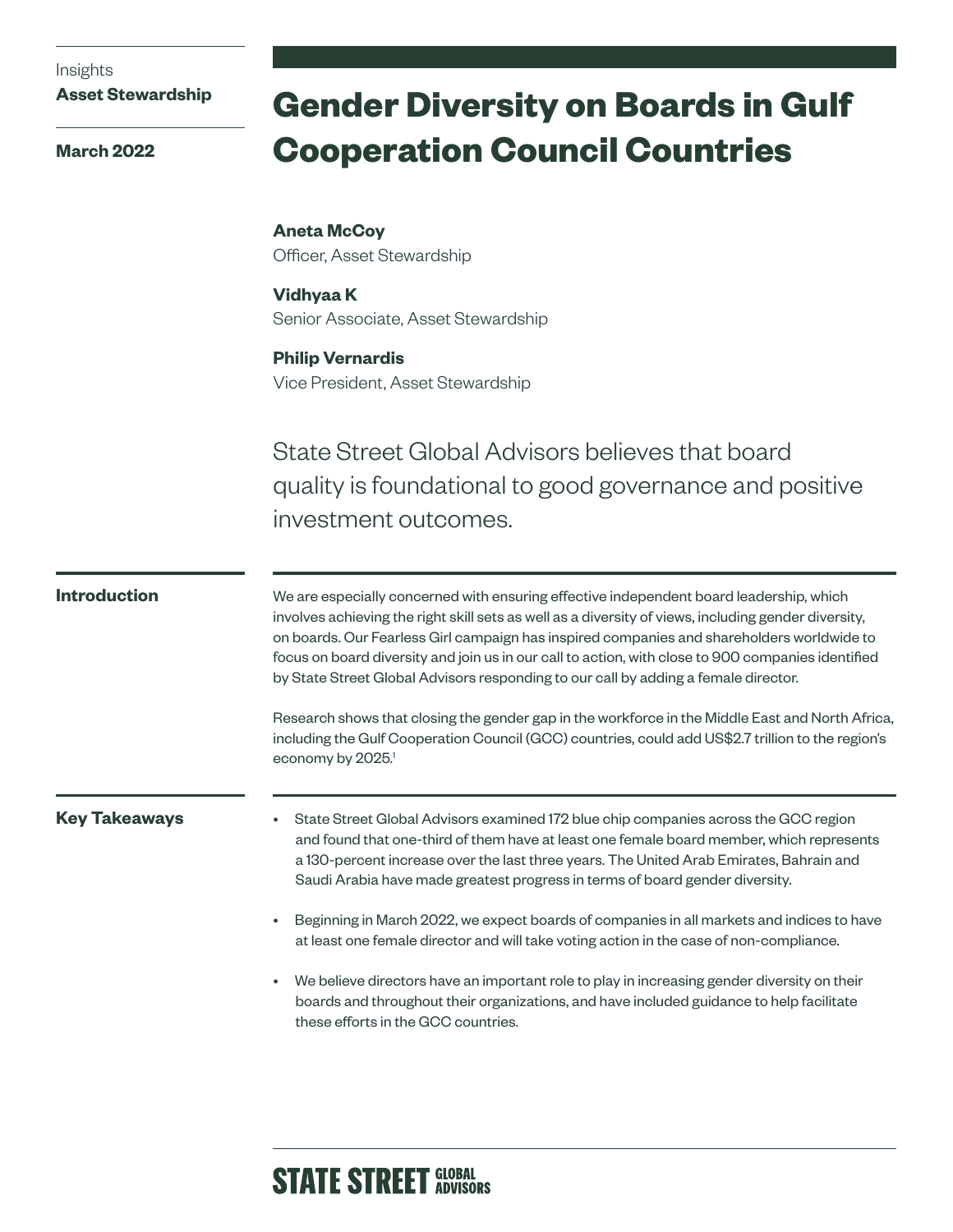#### **Background**

At State Street Global Advisors, we view gender diversity as one of many ways a board can introduce a varied set of skills and expertise among its directors to help improve financial performance.

Gender diversity on boards has been a thematic engagement area for State Street Global Advisors since 2015. Leveraging these engagements we launched our [Fearless Girl](https://www.ssga.com/us/en/institutional/etfs/capabilities/esg/asset-stewardship/fearless-girl) campaign in March 2017, which has contributed to the increased representation of women on boards in the major indices in the US, the UK, Europe, Canada, Australia, Japan, Hong Kong and Singapore, with close to 900 companies identified by State Street Global Advisors responding to our call by adding a female director.

Beginning in 2022, we expect boards of companies in all markets and indices to have at least one female board member. In the case of non-compliance or lack of a specific, timebound plan to add a female director to the board, we will vote against the Chair of the Nominating Committee. Should a company fail to add a female director to its board for three consecutive years, we will vote against the entire Nominating Committee.

## **Gender Diversity on Boards in GCC Countries**

Our focus on the GCC region is supported by ongoing socio-economic reforms in the GCC countries, aimed at unlocking opportunities to increase female economic empowerment and participation in the labor force, and the 2018 decisions of index providers FTSE and MSCI to include Saudi Arabia, Kuwait, UAE and Bahrain in their emerging markets indices. We expect that over time, as more international investors increase their exposure to the GCC's equity markets, listed companies in the region will face more pressure to improve their governance standards and gender diversity across all levels within organizations.

We first analyzed the level of gender diversity on boards of GCC blue chip companies in 2018, when we looked at 170 issuers. Four years later, our analysis focuses on board gender diversity levels at 172<sup>2</sup> companies listed on the same indices.



Source: State Street Global Advisors' Research as of August 2021. Analysis is limited to the availability of data.

#### Figure 1 **Percentage of GCC Companies with No Female Directors**

■ 2018 2021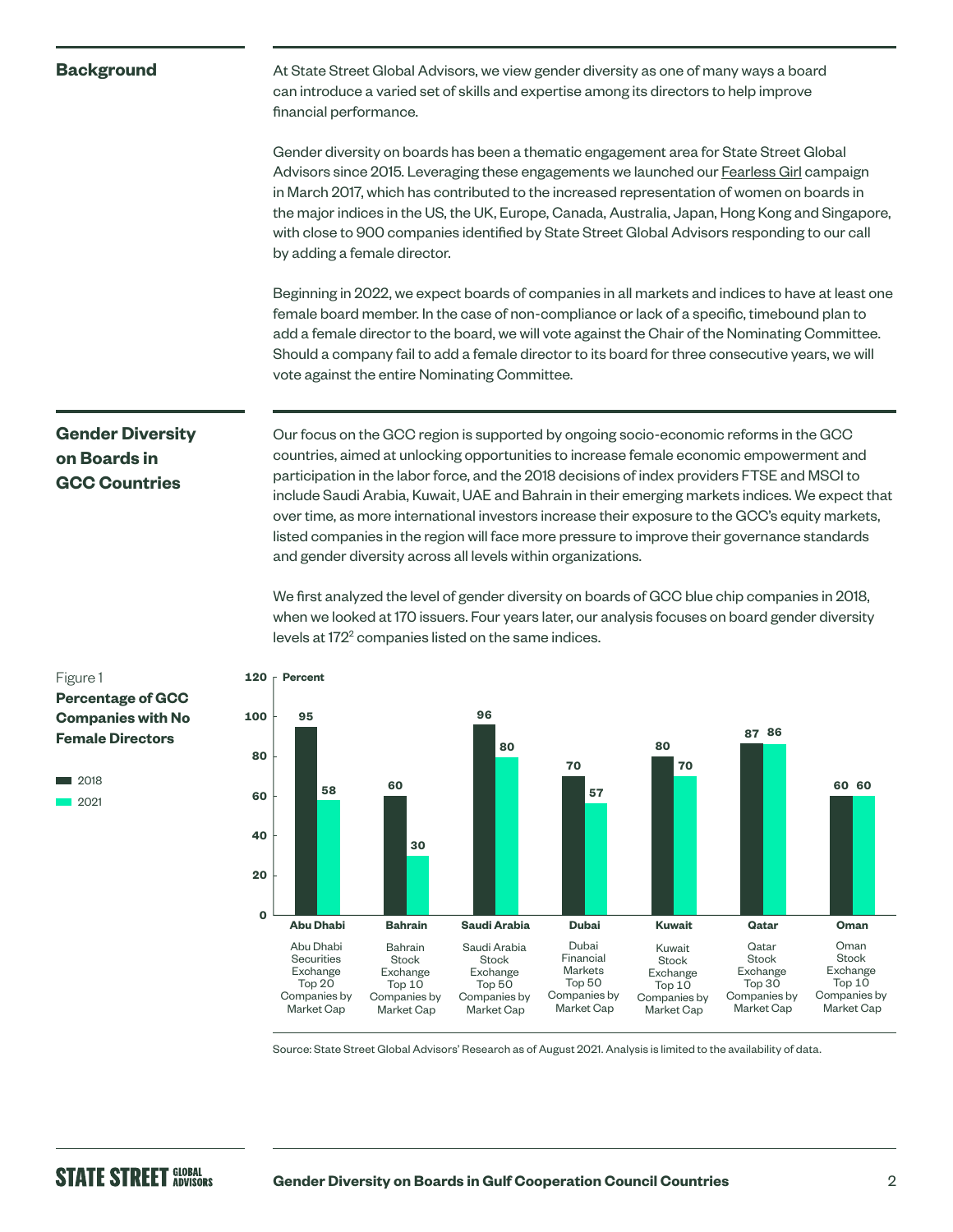Of the 172 companies examined in 2021, 56 (32%) have at least one female board member, compared to 23 (14%) in 2018. Of these, 12 have more than one female director. This is a staggering increase over a three-year period and reflects the region's ongoing efforts to increase gender diversity levels at GCC company boards. Each of the GCC countries has implemented specific measures to increase the participation of women in the workforce and in leadership positions, as outlined in the "Market Practices on Gender Diversity" section below.

There are considerable variations in embracing board gender diversity among the GCC countries. The United Arab Emirates (UAE), Bahrain and Saudi Arabia have made the greatest progress in terms of board gender diversity since 2018. Not coincidentally, the World Bank has named them as top performers for most significant improvement globally in terms of women's legal rights in the last two consecutive years.<sup>3</sup>

### **Market Practices on Gender Diversity**

According to the World Bank, the **UAE** has one of the highest levels of women active in the workforce  $-57.5$  percent in 2020  $-$  of any country in the Middle East and North Africa,<sup>4</sup> while Emirati women make up 70% of all university graduates. One of the initiatives of 'UAE Vision 2021,' aimed at improving quality of life in the country, was a target for listed companies to achieve a 20-percent female representation on the board. The 'comply or explain' mechanism was used to monitor compliance. In March 2021, the mechanism was eliminated, and public companies are now legally required to have at least one female director on their boards.<sup>5</sup> They are expected to comply with the law 'as soon as possible.' Companies must also disclose the percentage of female board representation in their annual governance reports, while their boards are required to establish gender diversity policies.

**Saudi Arabia**, where women represent more than 50 percent of all university graduates, announced in 2016 an economic and social reform program 'Saudi Vision 2030.' Among others, the program aims at developing women's role in the economy and increasing their participation in the workforce to 30 percent. The next year, the all-male board of the Saudi Stock Exchange the largest exchange in the Arab world — appointed a woman as its Chair. The same year, Samba Financial Group, one of Saudi Arabia's largest banks, named a woman its CEO — the first female CEO of a listed Saudi commercial bank. As reported by the Brookings Institution in April 2021, Saudi Arabia's 30-percent goal for women's participation in the workforce was achieved ten years earlier, with the labor force participation rate of Saudi women increasing from 20 percent in late 2018 to 33 percent by the end of 2020 — a 64-percent increase in just two years.<sup>6</sup> In celebration of the International Women's Day 2020, the Saudi Stock Exchange (Tadawul) hosted "Ring the Bell for Gender Equality," a celebration of gender diversity in partnership with the United Nations' (UN) Sustainable Stock Exchanges initiative.

In 2019, the National Bank of **Bahrain** launched a 'Director Development Program for Women.' Its goal is to support the accession of current and developing female executives into leadership roles. Subsequently, the University of Bahrain, where women represent approximately 60 percent of all students, offered a 'She Leads' program to female academics, aimed at developing and enhancing the skills of female leaders in higher education. In Bahrain, women represent 49 percent of the workforce, while the level of their participation in government and private sector jobs is at 46 and 34 percent, respectively.<sup>7</sup> Women's participation in the boards of directors at private companies has touched 17 percent.<sup>8</sup>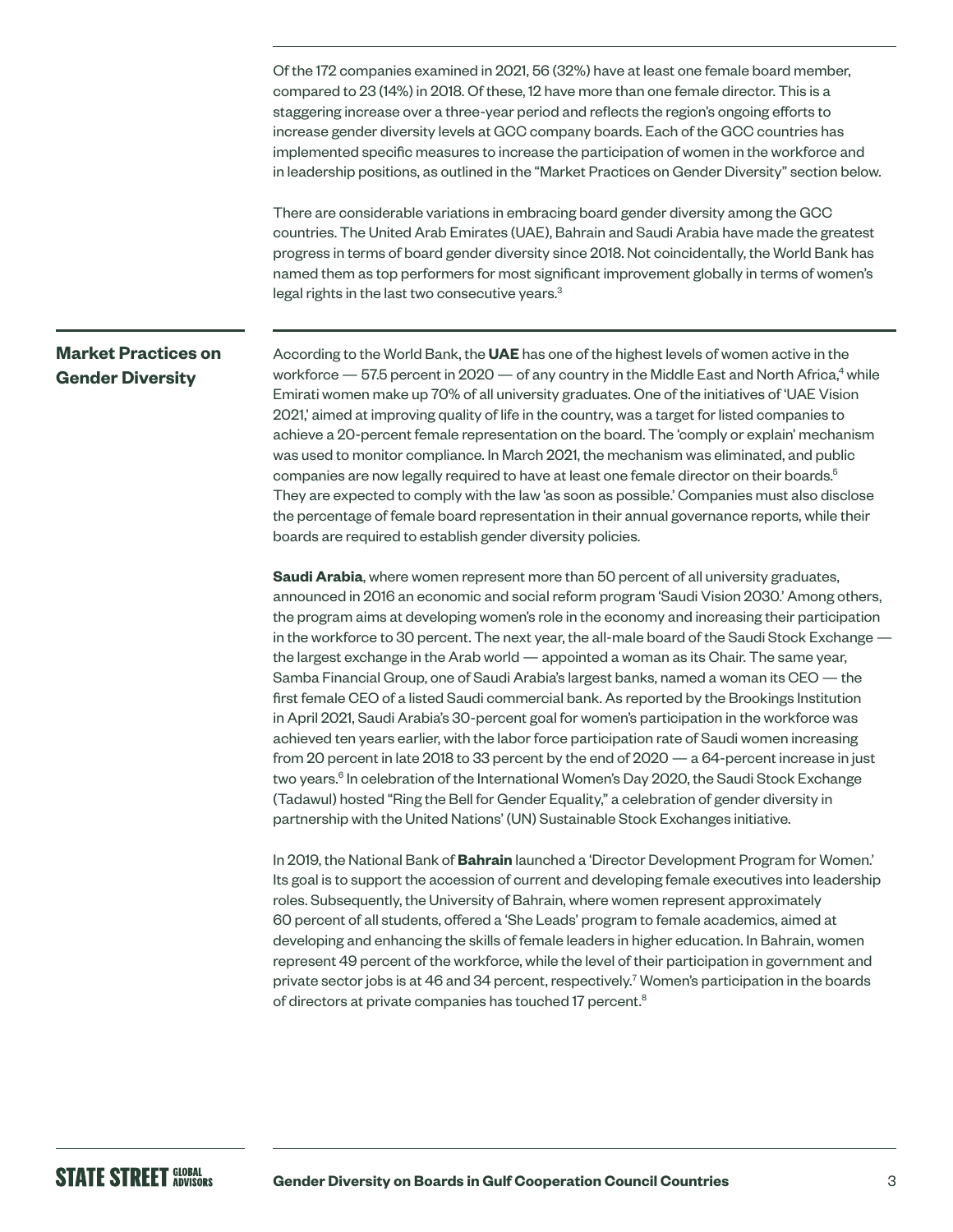**Kuwait**, where the percentage of companies without a single female director dropped by 10 percent since 2018, as seen in the chart above, has launched the New Kuwait 2035 Vision. Similar to the efforts of the three GCC leaders mentioned above, the Vision aims at empowering women socially and economically. Seventy-six percent of all university graduates in the Kingdom are female,<sup>9</sup> women represent 31 percent of the total workforce, occupy 20 percent of leadership positions in the private sector and 15 percent in government agencies.10

As seen in Figure 1, the percentage of companies without female board members has remained almost the same in the top ten Omani companies by market cap and the top 30 Qatari companies by market cap.

Women constitute half of **Oman**'s population; yet, as recently as 2020, they accounted for only one-third of the overall workforce in both the government and private sectors.<sup>11</sup> 'Oman Vision 2040' aims at ensuring women's participation in all fields. To start with, in April 2021, the Muscat Stock Exchange appointed two women to its seven-member board amid a push to boost gender diversity within the country's business community.

One of the goals of '**Qatar** National Vision 2030' is to enhance women's capacities and empower them to participate fully in the political and economic spheres, especially in decision-making roles.<sup>12</sup> About 36 percent of the total number of Qataris in the private sector who actively contribute to the Qatari economy are Qatari women.<sup>13</sup> The Qatar Chamber of Commerce & Industry (QCCI) has one woman on its board.

### **Engagement Insights — Companies' Gender Diversity Efforts**

As part of this update to our 2018 research, we have reached out to 43 GCC companies to discuss their gender diversity efforts. Below are examples of their women-focused initiatives worth highlighting.

Our engagement with **Saudi Telecom Company** (STC), the biggest telecom operator in Saudi Arabia, highlighted some of the cultural changes the region is beginning to experience. The company hired its first female employee in 2017 and, currently, employs approximately 3,000 female workers. Women make up about 18 percent of the members of the company's 'High Potential' (HiPo) leadership program, STC's most important program designed to prepare outstanding employees for leadership positions. STC also maintains the "Women Council," an internal committee chaired by the Group CEO that supports female employees in their career development and ensures that they have access to equal opportunities. In 2020, STC signed a statement of support for the United Nations' "Women's Empowerment Principles." Finally, two of the company's board members are female.

We also spoke with **First Abu Dhabi Bank**, the UAE's largest lender, which in January 2021 appointed its first-ever female CEO. Women represent 40 percent of the bank's total workforce and 30 percent of all senior and middle management positions. The company offers 60 paid calendar days and an additional 30 half-paid days' maternity leave for eligible employees, which is higher than the 45-day minimum required by law. In 2020, the lender joined the "20 for 2020 Program" — a UAE government initiative aimed at driving gender balance at board level. As part of the program, 20 women participated in a year-long professional development course to gain board-level experience.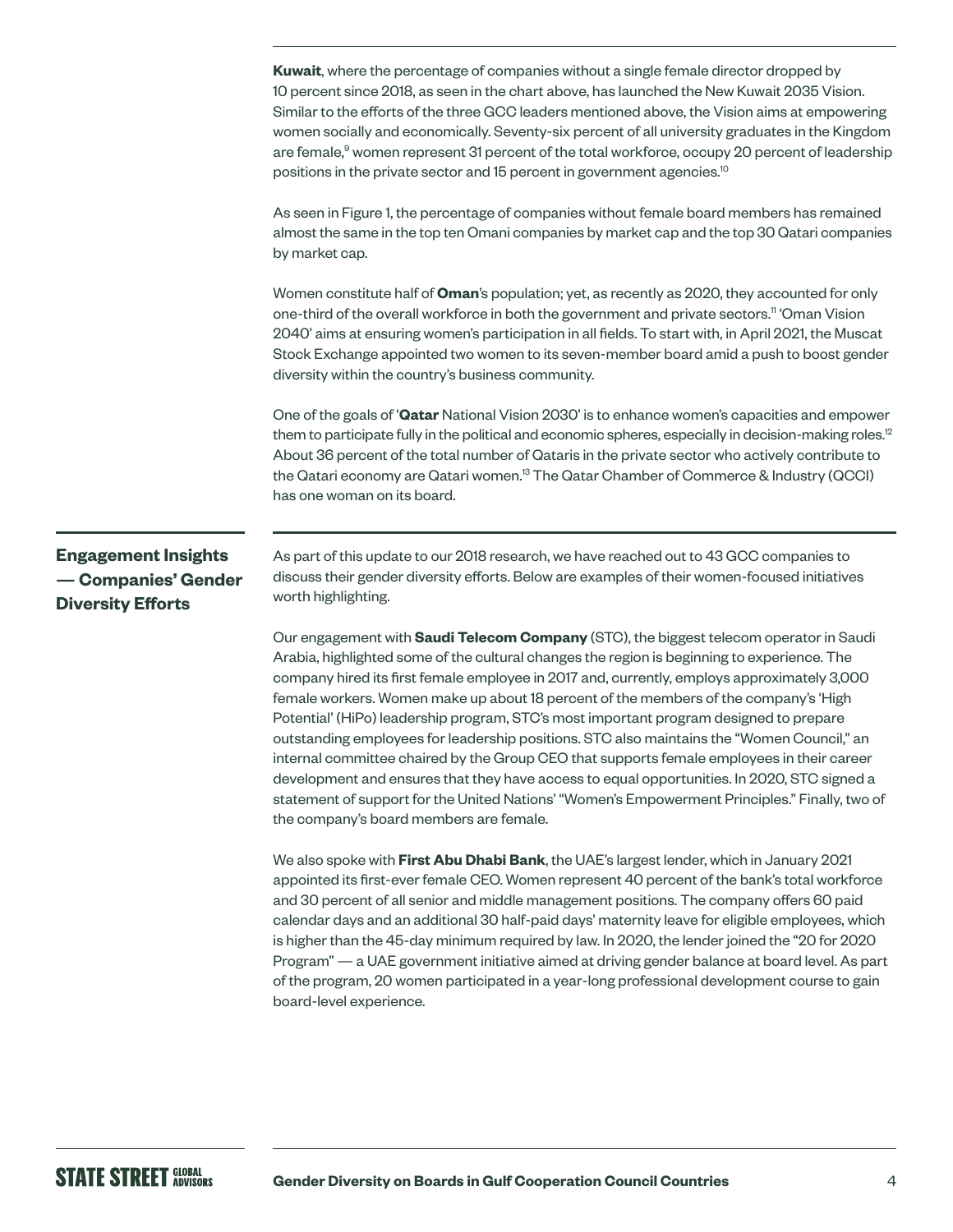During our engagement with **Ooredoo**, a Qatar communication company, we learnt that it places a strong focus on female employees and their career opportunities by tailor-making leadership development and accelerated-learning initiatives to actively help women up the corporate ladder. Ooredoo has joined the International Finance Corporation, a member of the World Bank Group, in a pledge to improve employment opportunities for more than 300,000 women. The partnership, called She Works, will implement measures to enhance women's employment opportunities, such as mentorship programs, flexible working arrangements, and leadership training to increase diversity in management. In addition, Ooredoo offers "SmartWomen" — an app designed especially for women in Oman and Qatar. It provides an online community incorporating a variety of features for professional and personal development, such as expert content, and networking tools to support women's economic empowerment.

At **Emirates NBD Bank**, where the Chief Human Resources Officer is female, women represent 40 percent of the total workforce, 10 percent of top managers and a whopping 61 percent of new hires annually. In 2019, the company launched the LetsLink Women's Club. Its mission is to empower female employees with a supportive community dedicated to engagement, leadership development and special events that focus on the growth and success of women.

#### **Key Challenges**

In our engagements with GCC companies, we often heard about cultural and social norms that make it difficult for educated women to transition into board members and advance in a male dominated workforce. These are beginning to change now, however, as evidenced by the variety of country-wide and company-specific initiatives aimed at empowering women and described above.

In addition to engaging with our portfolio companies from the GCC region, we spoke to a few regional non-profits, including the Middle East Investor Relations Association and the GCC Board Directors Institute, to gain more insight into some of the obstacles to increasing female board representation.

- **Nominating process** In some countries, the legal frameworks for nominating board candidates do not grant boards the authority to nominate director candidates, thus leaving nominating committees disempowered in terms of board gender diversity. Such is the case in Saudi Arabia, for example, where individuals wishing to serve on a company board nominate themselves and the nominating committee merely ensures the candidates comply with the legal requirements for board service. If no women nominate themselves, there will not be any female representation on the board. In addition, director elections at Saudi companies take place via cumulative voting and it is a requirement that there be more director candidates than board seats. Hence, even if the list of candidates includes women, their election is by no means certain.
- **Training** Although companies often define board eligibility criteria that are inclusive of women, there is a widespread lack of board training available to female board candidates. In a socio-cultural environment where women are not used to speaking up in an all-male environment, non-profits offer training programs to equip women with proper communication skills. This is addition to other educational programs on corporate governance, industry specific topics, etc.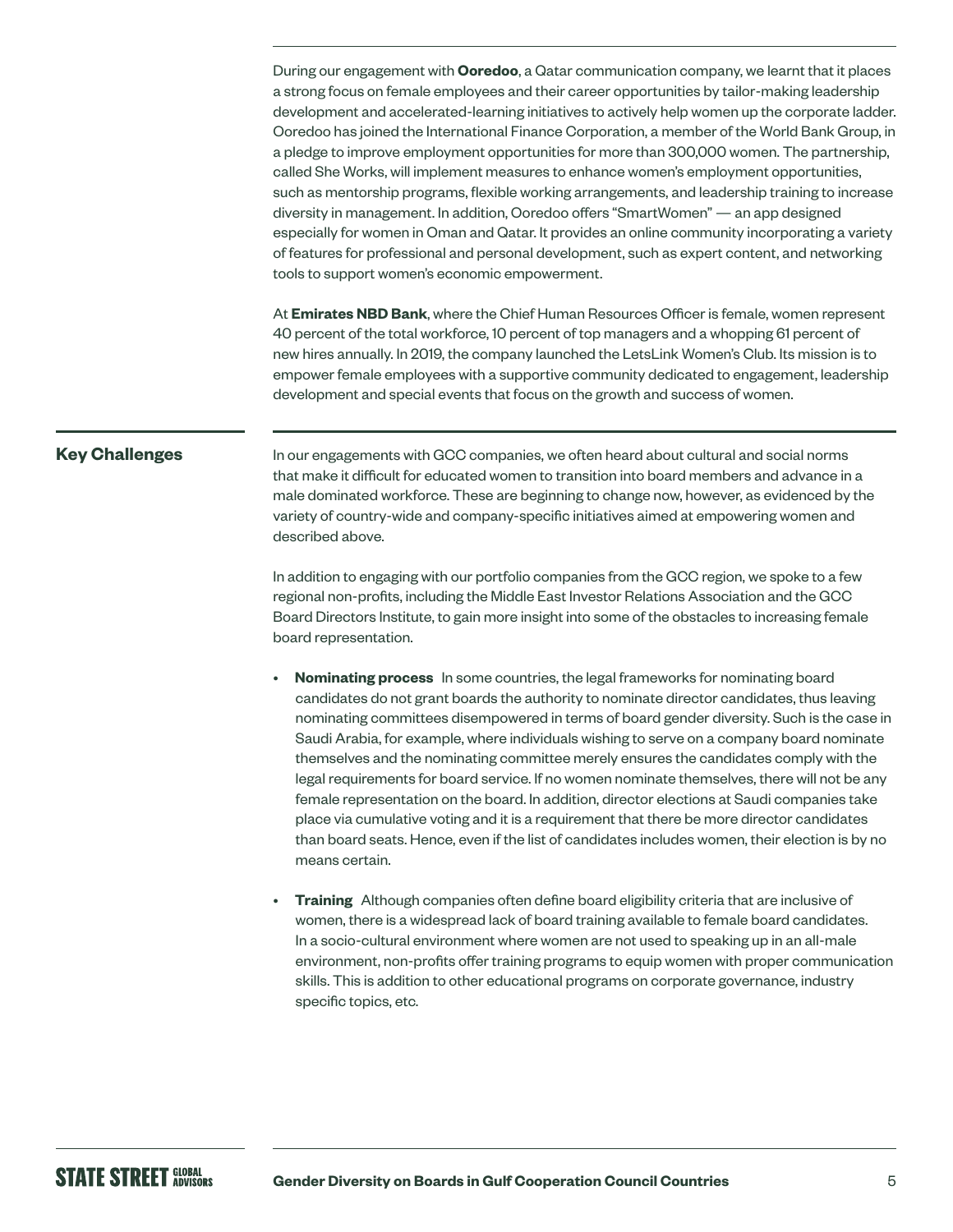- **Sponsorships** Unlike men, women in the region find it more challenging to receive sponsorship from their companies. Often, they have to fund their own board nomination process. They also lack the support system to juggle their everyday jobs, a board role and at the same time achieve the work-life balance.
- **Networking** Those mostly men looking through their network to fill up board roles might hesitate to reach out to qualified women, and their networking options might be limited to their family or social circles. This is due to limited interaction between men and women in general.

We will continue our efforts to facilitate gender diversity on boards through an active dialogue with companies and wider stakeholders in the GCC region, generating debate around this issue.

**State Street Global Advisors' Guidance for Enhancing Gender Diversity on Boards**

We believe boards have an important role to play in increasing gender diversity and, therefore, we have developed a framework to help facilitate greater gender diversity within their organizations.

| 1. Assess the current level of<br>gender diversity on the board and<br>within management ranks                                        | 2. Establish goals aimed at enhancing the<br>level of gender diversity on the board<br>and senior management                                                                             |
|---------------------------------------------------------------------------------------------------------------------------------------|------------------------------------------------------------------------------------------------------------------------------------------------------------------------------------------|
| 3. Identify "diversity champions" on the<br>board and within management who<br>would support initiatives to meet<br>established goals | 4. Address behavioral bias in the director<br>search and nomination process,<br>including expanding the search for<br>potential director candidates beyond<br>existing director networks |
| 5. Consider female directors for<br>leadership positions and on key<br>board committees                                               | 6. Enhance transparency and<br>communication with investors on the<br>board's position on gender diversity<br>and report on progress against<br>established goals                        |

We hope board members of our portfolio companies find this guidance useful. In January 2022, we also published *Guidance on Diversity Disclosures and Practices*, available [here](https://www.ssga.com/library-content/pdfs/asset-stewardship/guidance-on-diversity-disclosures-practices.pdf). Any questions or comments may be directed to [governanceteam@ssga.com.](mailto:governanceteam%40ssga.com?subject=)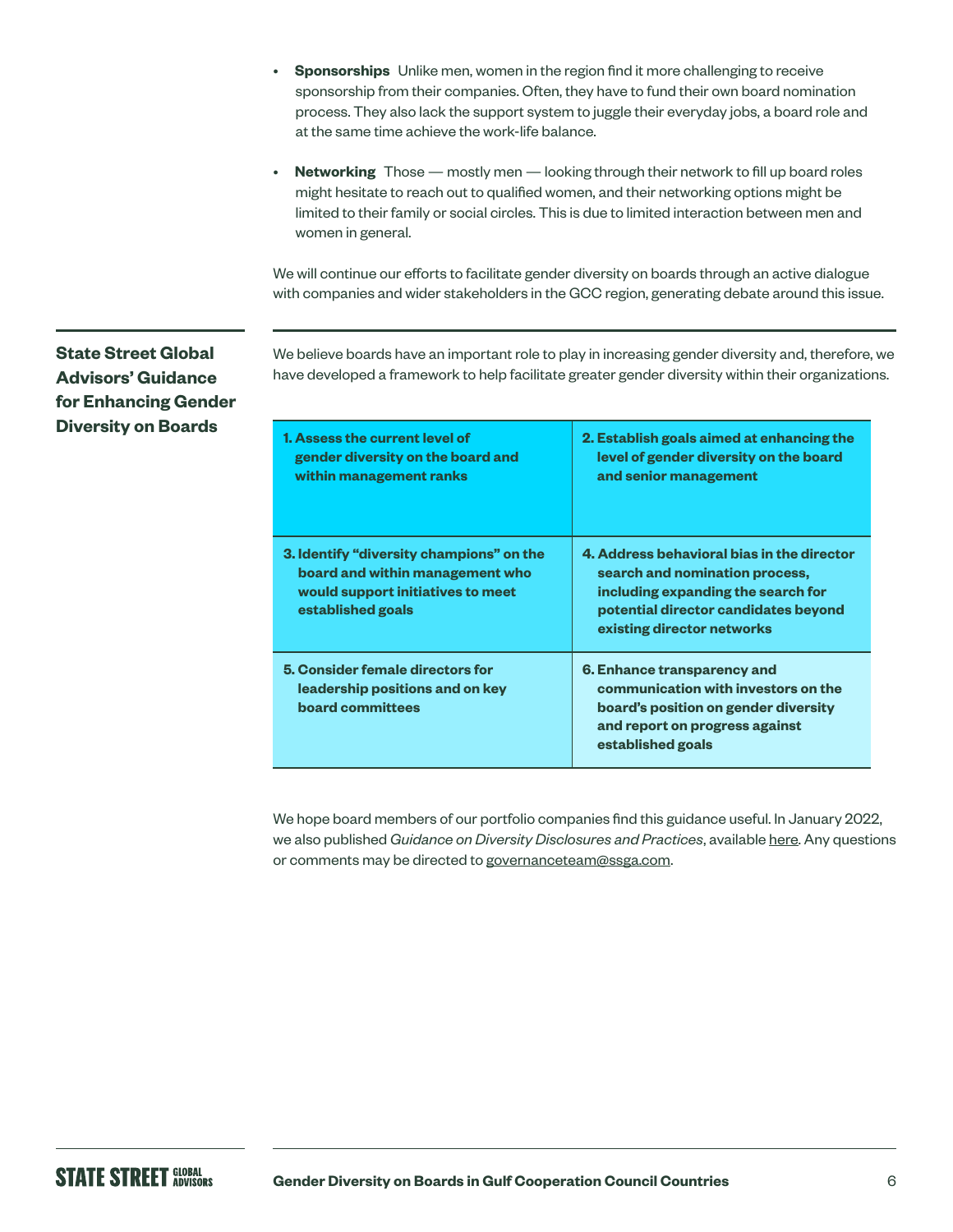- **Endnotes** 1 Council on Foreign Relations, Growing Economies [Through Gender Parity \(cfr.org\).](https://www.cfr.org/womens-participation-in-global-economy/)
	- 2 The difference in the sample stems from the availability of data among a total of 180 GCC blue chip companies.
	- 3 "Women, Business and the Law 2020," The World Bank Group, 2020, [https://openknowledge.worldbank.org/](https://openknowledge.worldbank.org/bitstream/handle/10986/32639/9781464815324.pdf) [bitstream/handle/10986/32639/9781464815324.pdf.](https://openknowledge.worldbank.org/bitstream/handle/10986/32639/9781464815324.pdf) "Women, Business and the Law 2021," The World Bank Group, 2021, [https://openknowledge.worldbank.org/](https://openknowledge.worldbank.org/bitstream/handle/10986/35094/9781464816529.pdf) [bitstream/handle/10986/35094/9781464816529.pdf](https://openknowledge.worldbank.org/bitstream/handle/10986/35094/9781464816529.pdf).
	- 4 UAE: The sky is the limit for gender reform [\(worldbank.org\).](https://blogs.worldbank.org/arabvoices/gender-reforms-united-arab-emirates)
	- 5 [The SCA Board Makes It Mandatory for Listed](https://www.sca.gov.ae/en/media-center/news/14/3/2021/board-of-directors-of-sca-approves-the-obligation-of-listed-companies-to-represent-women-in-the.aspx)  [Companies to Comply with the Percentage of Women's](https://www.sca.gov.ae/en/media-center/news/14/3/2021/board-of-directors-of-sca-approves-the-obligation-of-listed-companies-to-represent-women-in-the.aspx)  [Representation on Their Boards | News | Media Center |](https://www.sca.gov.ae/en/media-center/news/14/3/2021/board-of-directors-of-sca-approves-the-obligation-of-listed-companies-to-represent-women-in-the.aspx)  [Securities and Commodities Authority.](https://www.sca.gov.ae/en/media-center/news/14/3/2021/board-of-directors-of-sca-approves-the-obligation-of-listed-companies-to-represent-women-in-the.aspx)
	- 6 Sofia Gomez Tamayo, Johannes Koettl, and Nayib Rivera, "The Spectacular Surge of the Saudi Female Labor Force," The Brookings Institution, April 21, 2021, [https://brookings.edu/blog/future](https://www.brookings.edu/blog/future-development/2021/04/21/the-spectacular-surge-of-the-saudi-female-labor-force/)[development/2021/04/21/the-spectacular-surge-of](https://www.brookings.edu/blog/future-development/2021/04/21/the-spectacular-surge-of-the-saudi-female-labor-force/)[the-saudi-female-labor-force/.](https://www.brookings.edu/blog/future-development/2021/04/21/the-spectacular-surge-of-the-saudi-female-labor-force/)
- 7 [Kingdom of Bahrain Portal for Sustainable Development](https://www.sdgs.gov.bh/NewsDetails?nid=6yjAn8mpm6Mf1nDb3Lz4+g==)  [Goals \(sdgs.gov.bh\).](https://www.sdgs.gov.bh/NewsDetails?nid=6yjAn8mpm6Mf1nDb3Lz4+g==)
- 8 [https://gccbusinessnews.com/49-women](https://www.gccbusinessnews.com/49-women-representation-at-work-bahrain-beats-the-world-with-new-record/)[representation-at-work-bahrain-beats-the-world-with](https://www.gccbusinessnews.com/49-women-representation-at-work-bahrain-beats-the-world-with-new-record/)[new-record/.](https://www.gccbusinessnews.com/49-women-representation-at-work-bahrain-beats-the-world-with-new-record/)
- 9 Global Gender Gap Report 2021, World Economic Forum, [WEF\\_GGGR\\_2021.pdf \(weforum.org\)](https://www3.weforum.org/docs/WEF_GGGR_2021.pdf).
- 10 World Bank Country Engagement Framework 2021- 2025, World Bank Group, [KuwaitCEF-2021-2025-Final-](https://thedocs.worldbank.org/en/doc/06a7eba0bc51a01f8b1e4ba80be0bcdf-0280012021/original/KuwaitCEF-2021-2025-Final-English.pdf)[English.pdf \(worldbank.org\).](https://thedocs.worldbank.org/en/doc/06a7eba0bc51a01f8b1e4ba80be0bcdf-0280012021/original/KuwaitCEF-2021-2025-Final-English.pdf)
- 11 Equal partners in nation building and development -[Oman Observer.](https://www.omanobserver.om/article/9017/Front Stories/equal-partners-in-nation-building-and-development)
- 12 [GCO-QNV-English.pdf.](https://www.gco.gov.qa/wp-content/uploads/2016/09/GCO-QNV-English.pdf)
- 13 Women leaders upbeat on rising gender equality in [workforce | The Peninsula Qatar.](https://thepeninsulaqatar.com/article/17/06/2021/Women-leaders-upbeat-on-rising-gender-equality-in-workforce)